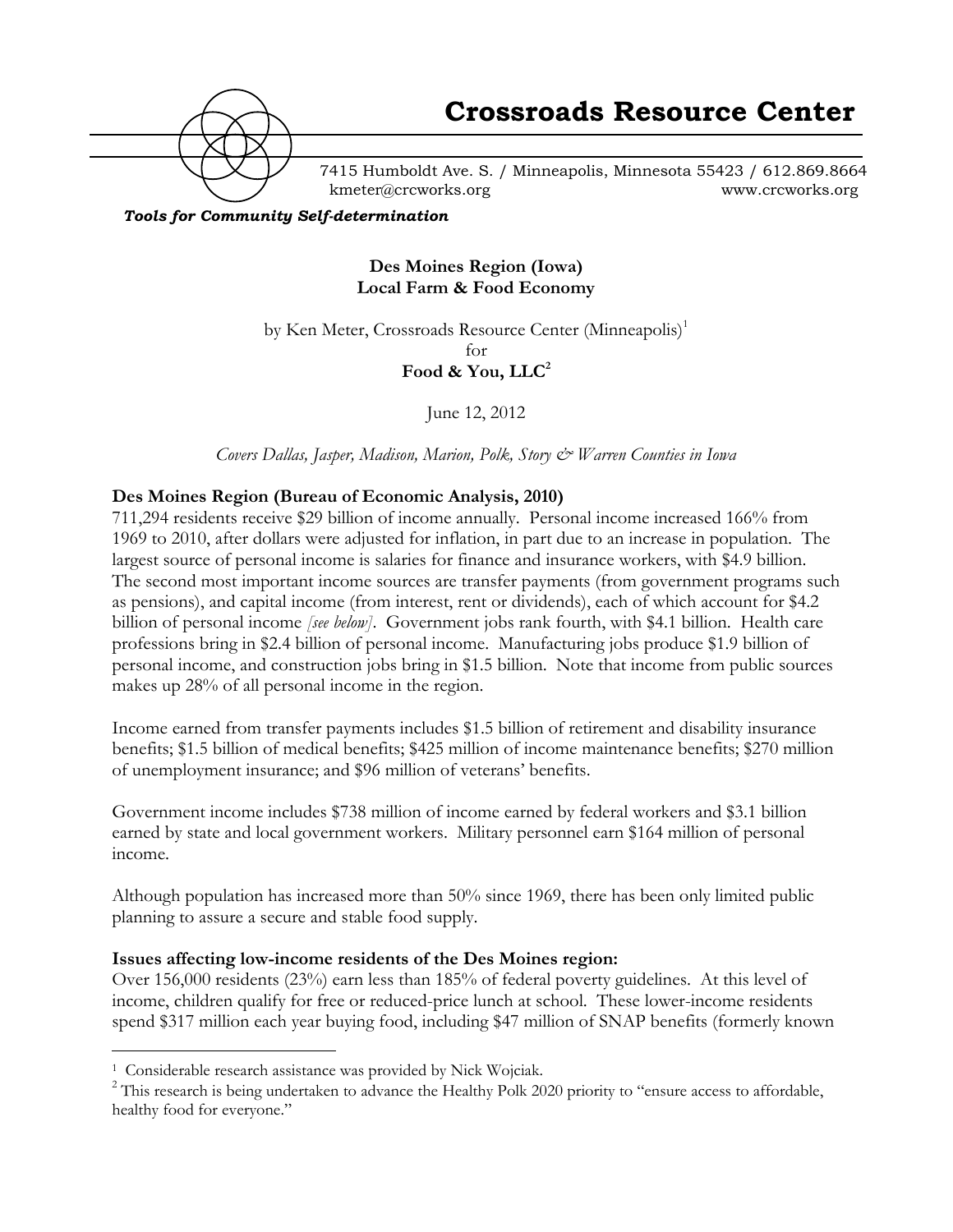as food stamps) and additional WIC coupons. The region's 6,989 farmers receive an annual combined total of \$82 million in subsidies (22-year average, 1989-2010), mostly to raise crops such as corn or soybeans that are sold as commodities, not to feed local residents. *Data from Federal Census of 2006-2010, Bureau of Labor Statistics, & Bureau of Economic Analysis.*

5.5% percent of the region's households (over 39,000 residents) earn less than \$10,000 per year. *Source: Federal Census of 2006-2010.*

10% of all adults aged 18-64 in the Des Moines metro region carried no health insurance in 2010. *Source: Centers for Disease Control.*

## **Food-related health conditions:**

19% of metro Des Moines residents reported in 2009 that they eat five or more servings of fruit or vegetables each day. 81% do not. This level of adequate consumption is lower than the 2002 rate of 21%. This is a key indicator of health, since proper fruit and vegetable consumption has been connected to better health outcomes. *Source: Centers for Disease Control.*

49% of Des Moines metro adults report they have at least 30 minutes of moderate physical activity five or more days per week, or vigorous physical activity for 20 or more minutes three or more days per week. This is an improvement over 42% in 2003. *Source: Centers for Disease Control.*

7% of metro Des Moines residents have been diagnosed with diabetes. *Source: Centers for Disease Control.* Medical costs for treating diabetes and related conditions in the metro region are estimated at \$415 million per year. Costs for the state of Iowa as a whole total \$1.7 billion. *Source: American Diabetes Association cost calculator.*

65% of Des Moines metro residents are overweight (39%) or obese (26%), up from 57% in 2002. *Source: Centers for Disease Control.*

## **The region's farms (Agricultural Census, 2007)**

*Agriculture Census data for 2007 were released February 4, 2009*

*The Census of Agriculture defines a "farm" as "an operation that produces, or would normally produce and sell, \$1,000 or more of agricultural products per year."*

*Land:*

- 6,989 farms. This is 8% of Iowa farms.
- The Des Moines region had 4% less farms in 2007 than in 2002.
- 542 (8%) of these are  $1,000$  acres or more in size.
- 2,578 (37%) farms are less than 50 acres.
- Average farm size is 300 acres, less than the state average of 331 acres.
- The region has 2.1 million acres of land in farms.
- This amounts to 7% of the state's farmland.
- 4,475 of these acres are irrigated.
- 1.6 million acres of cropland in the Des Moines region was harvested in 2007.
- Average value of land and buildings per farm was \$1 million. This was slightly less than the 2007 state average of \$1.1 million.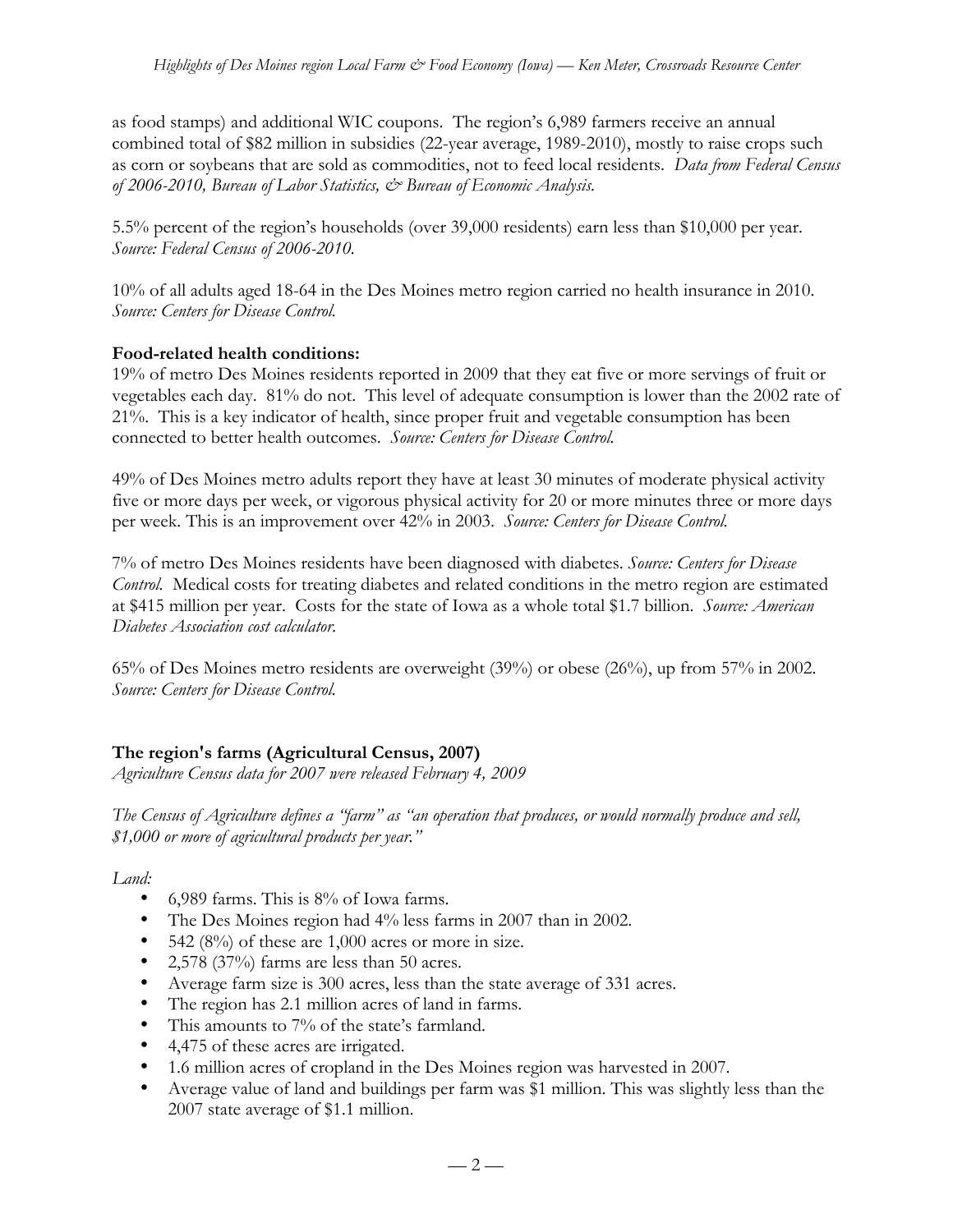### *Sales:*

*With the exception of foods sold directly to consumers (see below), farmers typically sell commodities to wholesalers, brokers or manufacturers that require further processing or handling to become consumer items. The word "commodities" is used in this report to mean the crops and livestock sold by farmers through these wholesale channels. The term "products" encompasses commodity sales, direct sales, and any other sales.*

- The region's farmers sold \$1 billion of crops and livestock in 2007.
- Farm product sales increased by 68% from 2002 to 2007.
- \$745 million of crops were sold.
- \$298 million of livestock and products were sold.
- 3,326 (48%) of the region's farms sold less than \$10,000 of products in 2007.
- Total sales from these small farms were \$6.4 million, 1% of the region's farm product sales.
- 1,773 (25%) of the region's farms sold more than \$100,000 of products.
- Total sales from these larger farms were \$958 million, 92% of the region's farm product sales.
- 33% of the region's farms (2,295 of 6,989) reported net losses in 2007. This is more than the Iowa average of 26%.
- 5,018 (72%) of the Des Moines region's farmers collected a combined total of \$44 million of federal subsidies in 2007.

### **Top farm products of the Des Moines region (2007).** *Note: \*\* denotes sales data has been suppressed.*

| Product           | \$ millions |
|-------------------|-------------|
| Corn              | 488         |
| Soybeans          | $190**$     |
| Hogs and pigs     | $99**$      |
| Cattle and calves | 93          |

#### *Production Expenses:*

- Land and building rental was the largest single expense for the Des Moines region farmers in 2007, totaling \$109 million (15% of production expenses).
- Fertilizer, lime, and soil conditioners ranked as the second most important, at \$84 million  $(12\%)$ .
- Feed purchases totaled \$83 million (11%).
- Farmers charged \$73 million to depreciation (10%).
- Livestock and poultry purchases cost farmers \$70 million (10%).
- Purchases of seeds totaled \$68 million (9%).
- Supplies, repairs, and maintenance totaled \$48 million (7%).
- Chemical purchases cost farmers \$43 million (6%).
- Interest expenses were \$40 million  $(6\%)$ .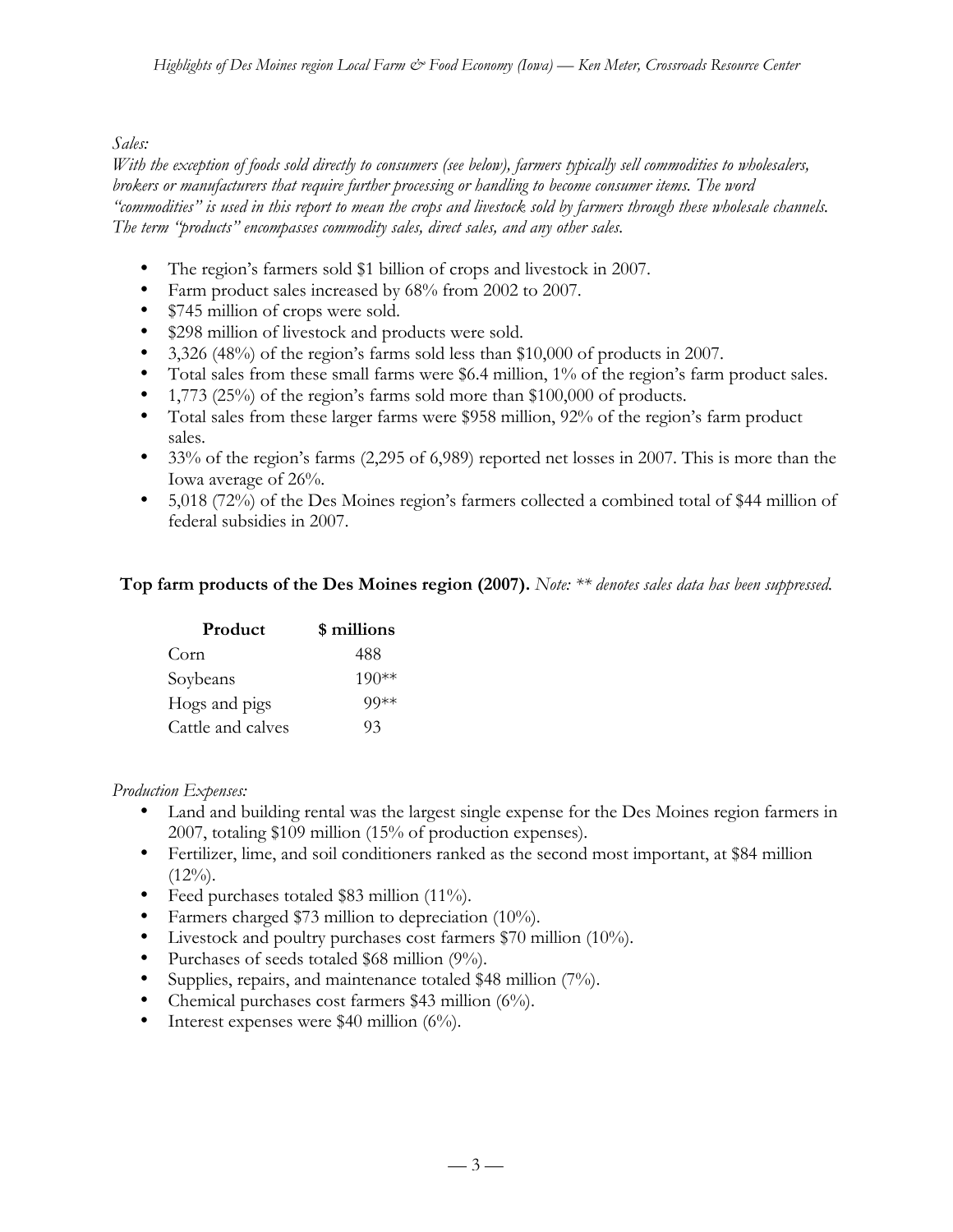## *Cattle & Dairy:*

- 2,086 farms hold an inventory of 156,000 cattle.
- 107,000 cattle were sold by farmers in 2007 for total sales of \$93 million.
- 1,772 farms raise beef cows.
- 48 farms raise milk cows.
- 167 farms produced corn for silage.
- 2,337 farms produced 287,000 tons of forage crops (hay, etc.) on 91,000 acres.
- 1,218 farms sold at least \$6.4 million of forage. *Note that data for forage sales in Madison and Marion counties were suppressed by the USDA in an effort to protect confidentiality, so this total is incomplete.*

## *Other Livestock & Animal Products:*

- 333 farms hold an inventory of 485,000 hogs and pigs.
- 365 farms sold 1.1 million hogs and pigs in 2007.
- 360 farms hold an inventory of 15,000 sheep and lambs.
- 427 farms sold at least \$2.2 million worth of sheep, goats, and lambs in 2007. *Note that data for sales of sheep, goats, and lambs in Dallas County were suppressed by the USDA in an effort to protect confidentiality, so this total is incomplete.*
- 275 farms hold an inventory of at least 280,000 laying hens*. Note that data for inventory of laying hens in Madison County were suppressed by the USDA, so this total is incomplete.*
- 60 farms raise broiler chickens.
- 1 farm engages in aquaculture.
- 330 farms raise horses and ponies.

## *Grains, Oil Seeds, & Edible Beans:*

- 3,518 farms produced \$715 million of grains, oil seeds, and edible beans.
- 3,143 farms produced 151 million bushels of corn on 897,000 acres, worth \$488 million.
- This amounts to an average price per bushel of corn of \$3.23. *Note that this price is an approximation, and does not necessarily represent an actual price at which corn was sold.*
- 2,738 farms produced 30 million bushels of soybeans on 573,000 acres, worth at least \$190 million. *Note that data for sales of soybeans in Dallas County were suppressed by the USDA in an effort to protect confidentiality, so this total is incomplete.*
- The total value of corn and soybeans amounted to at least 65% of all farm product sales in 2007. *Note that data for sales of soybeans in Dallas County were suppressed by the USDA in an effort to protect confidentiality, so this percentage is incomplete.*
- 8 farms produced wheat. *Note that data for acreage, bushels, and sales of wheat were suppressed by the USDA in all wheat producing counties in an effort to protect confidentiality.*

*Vegetables & Melons (some farmers state that Ag Census data does not fully represent vegetable production):*

- 108 farms worked at least 589,000 acres to produce vegetables, worth at least \$1 million. *Note that data for acreage of vegetables in Madison County and sales of vegetables in Dallas and Madison counties were suppressed by the USDA in an effort to protect confidentiality, so these totals are incomplete.*
- 37 farms raised potatoes*.*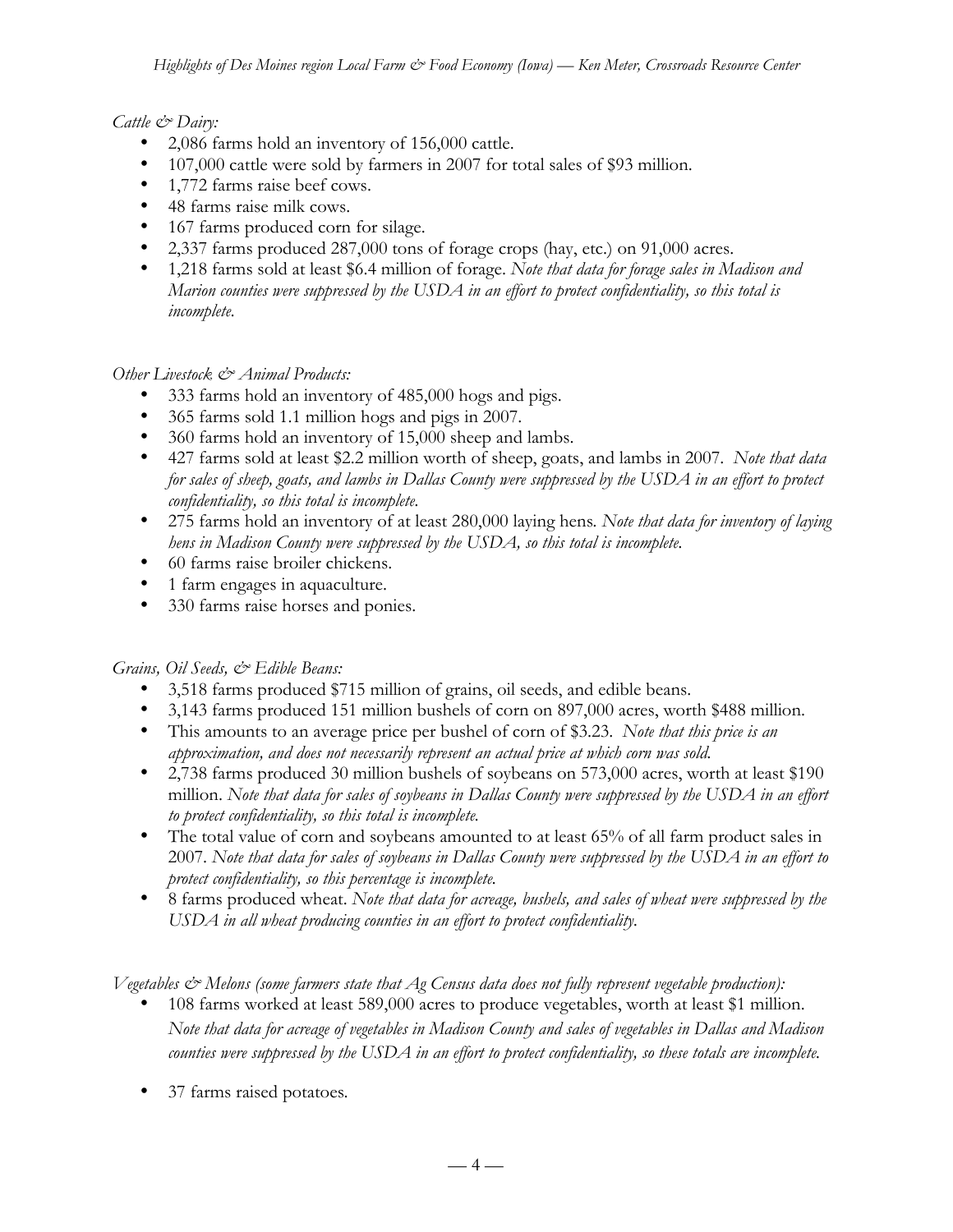*Fruits (some farmers state that Ag Census data does not fully represent fruit production):*

- 147 farms in the region hold 626 acres of orchards.
- 126 farms sold \$1.5 million of fruits, nuts, and berries*.*

## *Nursery & Greenhouse Plants:*

- 93 farms sold at least \$5.5 million worth of ornamentals in 2007. *Note that data for sales of ornamentals in Dallas, Madison, Marion, and Story counties were suppressed by the USDA in an effort to protect confidentiality, so this total is incomplete.*
- This represents a decrease of 10 in the number of farms since 2002.
- 28 farms sold Christmas trees.

## *Direct & Organic Sales:*

- 317 farms sell \$1.72 million of food products directly to consumers. This is a 13% increase of number of farms (280 in 2002) selling direct, and a 15% increase in direct sales over 2002 sales of 1.5 million.
- This amounts to 0.2% of farm product sales, one half the national average of 0.4%.
- Story County leads the region in direct sales, with \$443,000.
- 35 farms in the region sold at least \$166,000 of organic products. *Note that data for sales of organic products in Jasper, Madison, and Marion counties were suppressed by the UDSA in an effort to protect confidentiality, so this total is incomplete.*
- For comparison, 542 farms in Iowa sold \$34 million of organic food products.
- 49 farms market through community supported agriculture (CSA).
- 221 farms produce and sell value-added products.

### *Conservation Practices:*

- 3,042 farms use conservation methods such as no-till, limited tilling, filtering field runoff to remove chemicals, fencing animals to prevent them from entering streams, etc.
- 1,023 farms practice rotational or management intensive grazing.
- 36 farms generate energy or electricity on the farm.

*Other Crops:*

• 100 farms produced 111,000 bushels of oats on 1,895 acres.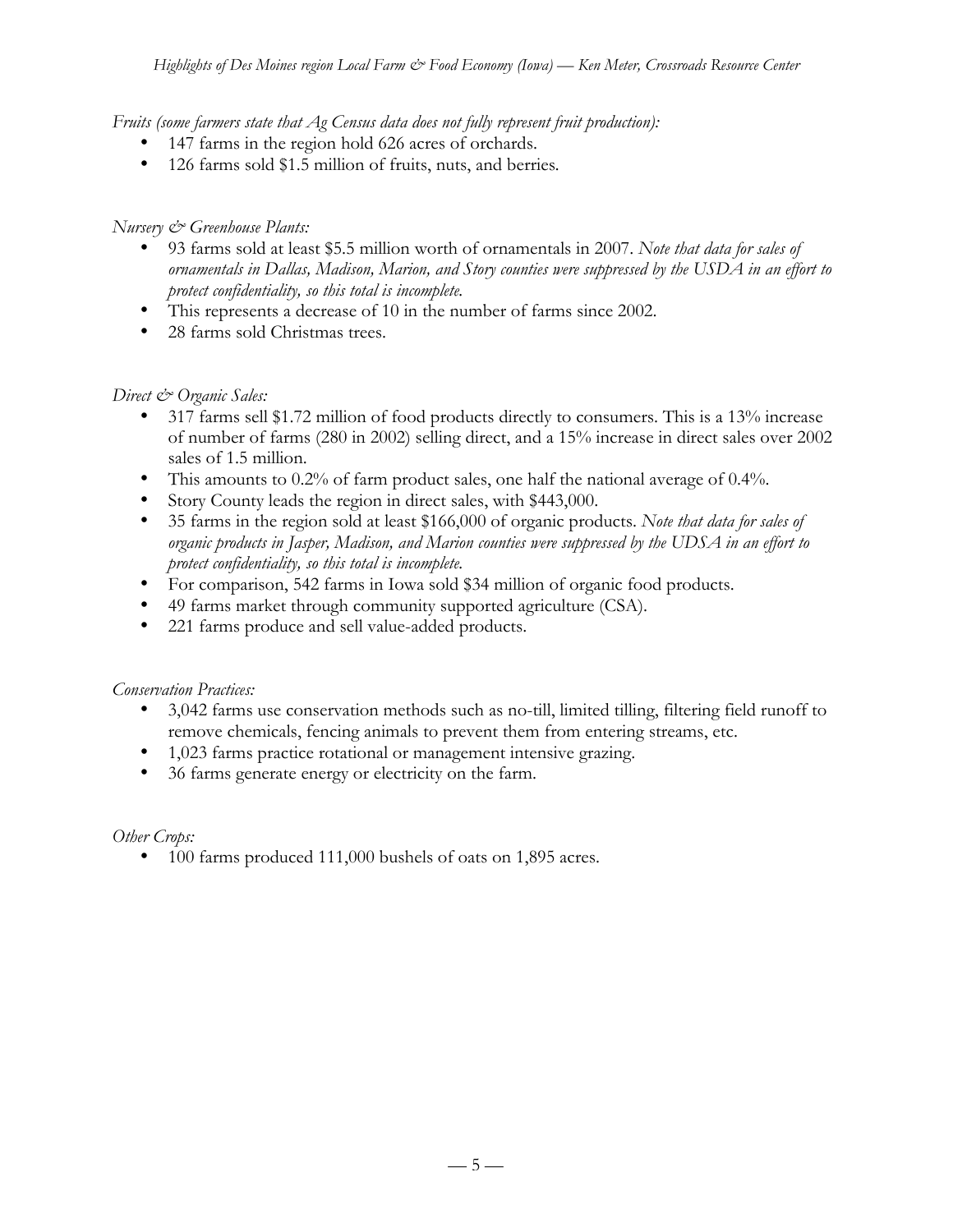| Small family farms:             | Farms          | Percent | Acres     | Percent |
|---------------------------------|----------------|---------|-----------|---------|
| Limited-resource                | 555            | $8\%$   | 45,550    | $2\%$   |
| Retirement                      | 1,162          | 17%     | 146,467   | $7\%$   |
| Residential/lifestyle           | 2,737          | 39%     | 247,160   | $12\%$  |
| Farming occupation/lower sales  | 712            | 10%     | 110,560   | $5\%$   |
| Farming occupation/higher sales | 496            | $7\%$   | 239,792   | $11\%$  |
| Large family farms              | 449            | $6\%$   | 379,545   | 18%     |
| Very large family farms         | 431            | $6\%$   | 732,529   | 35%     |
| Nonfamily farms                 | 447            | $6\%$   | 196,207   | $9\%$   |
|                                 | Total<br>6,989 |         | 2,097,810 |         |

### **Limited-resource farms and others in Des Moines region (Census of Agriculture, 2007)**

### *Definition of terms (Agricultural Census 2007):*

**Limited-resource farms** have market value of agricultural products sold gross sales of less than \$100,000, and total principal operator household income of less than \$20,000.

**Retirement farms** have market value of agricultural products sold of less than \$250,000, and a principal operator who reports being retired.

**Residential/lifestyle farms** have market value of agricultural products sold of less than \$250,000, and a principal operator who reports his/her primary occupation as other than farming.

**Farming occupation/lower-sales farms** have market value of agricultural products sold of less than \$100,000, and a principal operator who reports farming as his/her primary occupation.

**Farming occupation/higher-sales farms** have market value of agricultural products sold of between \$100,000 and \$249,999, and a principal operator who reports farming as his/her primary occupation.

**Large family farms** have market value of agricultural products sold between \$250,000 and \$499,999.

**Very large family farms** have market value of agricultural products sold of \$500,000 or more.

**Nonfamily farms are farms** organized as nonfamily corporations, as well as farms operated by hired manager.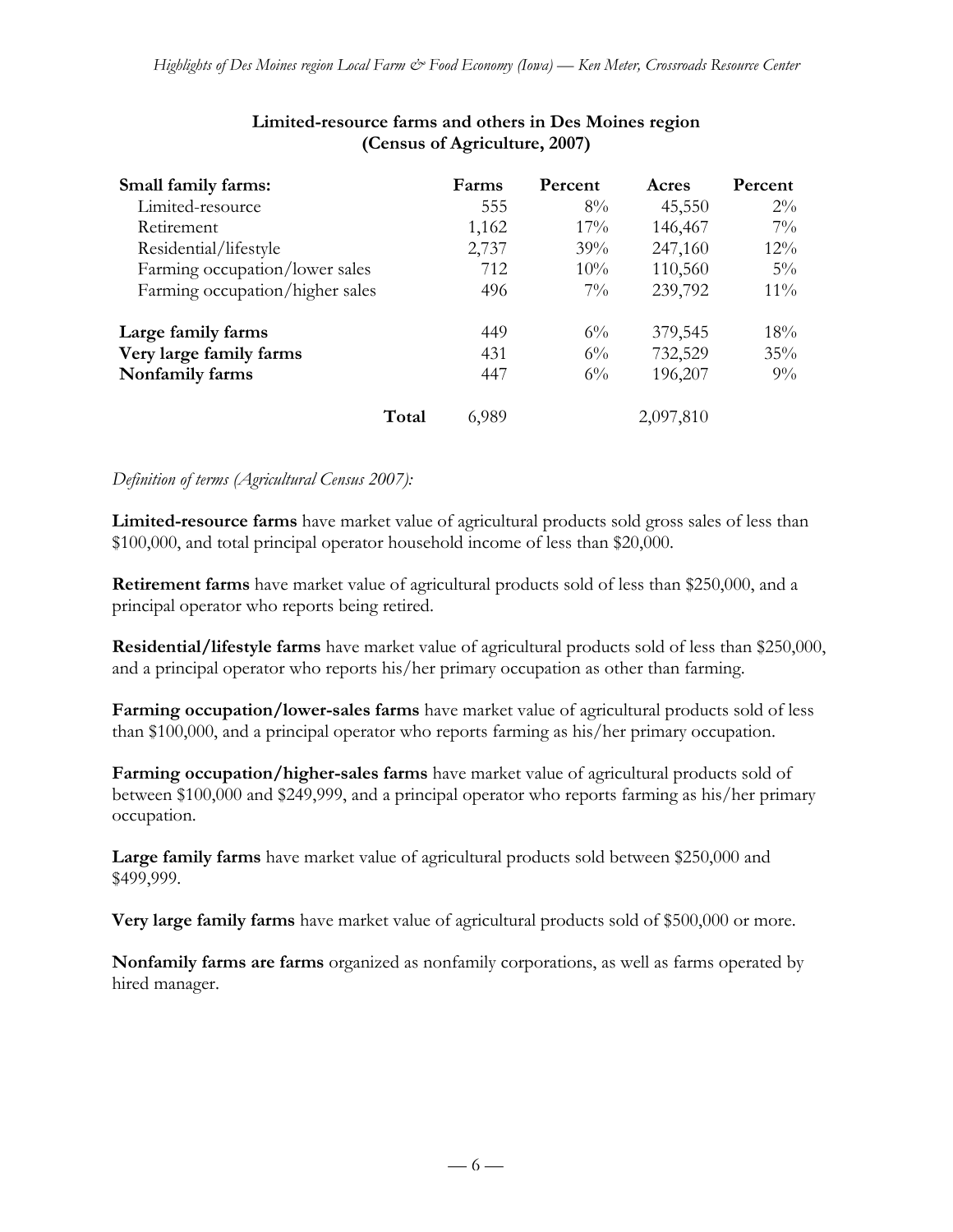# **County and State Highlights**

## **Dallas County highlights (Agriculture Census 2007):**

- 912 farms,  $3\%$  less than in 2002.
- Dallas County has 297,000 acres of land in farms.
- Farmers sold \$186 million of products in 2007.
- \$110 million (59%) of these sales were crops.
- \$76 million (41%) of these sales were livestock.
- The most prevalent farm size is 10 to 49 acres, with 243 farms (27%) in this category.
- The next most prevalent is 50 to 179 acres, with 238 (26%) farms.
- 86 farms  $(9\%)$  are 1,000 acres or more.
- 347 farms (38%) are less than 50 acres.
- 405 farms (44%) sold less than \$10,000 in farm products.
- 258 farms (28%) sold more than \$100,000 in farm products.
- Dallas County ranks 2<sup>nd</sup> in Iowa for inventory of colonies of bees, but *inventory figures were not released by the USDA in an effort to protect confidentiality.*
- The county ranks 4<sup>th</sup> in the state for acreage of popcorn, but *acreage figures were not released by the USDA in an effort to protect confidentiality.*
- Dallas County ranks 4<sup>th</sup> in the state for sales of poultry and eggs, but *sales figures were not released by the USDA in an effort to protect confidentiality.*
- 54 farms sold \$191,000 of food directly to consumers. This is a 59% increase in the number of farms selling direct (34 in 2002), and a 6% increase in direct sales over 2002 sales of \$181,000.
- Direct sales were 0.1% of farm product sales, one quarter the national average of 0.4%.

# **Jasper County highlights (Agriculture Census 2007):**

- 1,166 farms,  $4\%$  less than in 2002.
- Jasper County has 428,000 acres of land in farms.
- Farmers sold \$255 million of products in 2007.
- \$182 million (71%) of these sales were crops.
- \$73 million (29%) of these sales were livestock.
- The most prevalent farm size is 50 to 179 acres, with 278 farms (24%) in this category.
- The next most prevalent is 180 to 499 acres, with 268 (23%) farms.
- 109 farms (9%) are  $1,000$  acres or more.
- 372 farms  $(32\%)$  are less than 50 acres.
- 429 farms (37%) sold less than \$10,000 in farm products.
- 426 farms (37%) sold more than \$100,000 in farm products.
- Jasper County ranks  $3<sup>rd</sup>$  in Iowa for sales of grains, oilseeds, dry beans, and dry peas, with \$180 million.
- The county ranks  $4<sup>th</sup>$  in the state for crop sales.
- Jasper County ranks  $7<sup>th</sup>$  in the state for acreage of corn for grain, with 220,000.
- 48 farms sold \$177,000 of food directly to consumers. This is a decrease of 2 in the number of farms selling direct, and a 40% decrease in direct sales since 2002 sales of \$297,000.
- Direct sales were 0.1% of farm product sales, one quarter the national average of 0.4%.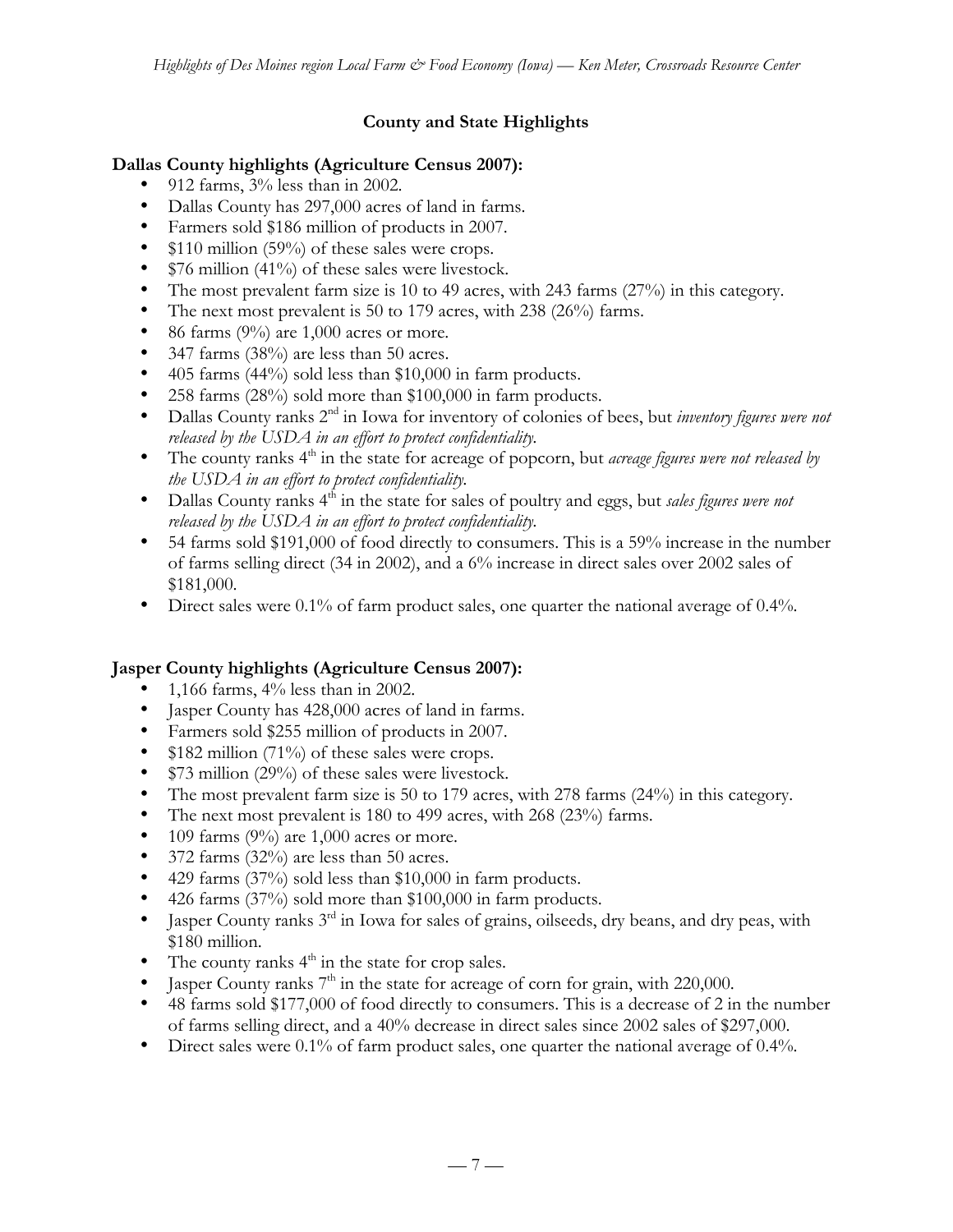## **Madison County highlights (Agriculture Census 2007):**

- 956 farms, 3% less than in 2002.
- Madison County has 283,000 acres of land in farms.
- Farmers sold \$111 million of products in 2007.
- \$65 million (59%) of these sales were crops.
- \$46 million (41%) of these sales were livestock.
- The most prevalent farm size is 50 to 179 acres, with 282 farms (29%) in this category.
- The next most prevalent is 242 acres, with 242 (25%) farms.
- 65 farms  $(7%)$  are 1,000 acres or more.
- 347 farms (36%) are less than 50 acres.
- 516 farms (54%) sold less than \$10,000 in farm products.
- 163 farms (17%) sold more than \$100,000 in farm products.
- Madison County ranks  $1<sup>st</sup>$  in Iowa and  $1<sup>st</sup>$  in the U.S. for acreage of flower seeds, with 1,952.
- The county ranks  $5<sup>th</sup>$  in the state for inventory of pullets for laying flock replacement, but *inventory figures were not released by the USDA in an effort to protect confidentiality.*
- Madison County ranks 9<sup>th</sup> in the state for sales of ornamentals, but *sales figures were not released by the USDA in an effort to protect confidentiality.*
- 26 farms sold \$103,000 of food directly to consumers. This is an increase of 4 in the number of farms selling direct, and a 34% increase in direct sales over 2002 sales of \$77,000.
- Direct sales were 0.1% of farm product sales, one quarter the national average of 0.4%.

## **Marion County highlights (Agriculture Census 2007):**

- 951 farms,  $10\%$  less than in 2002.
- Marion County has 246,000 acres of land in farms.
- Farmers sold \$93 million of products in 2007.
- \$66 million (71%) of these sales were crops.
- \$27 million (29%) of these sales were livestock.
- The most prevalent farm size is 50 to 179 acres, with 319 farms (34%) in this category.
- The next most prevalent is 10 to 49 acres, with 232 (24%) farms.
- 55 farms  $(6\%)$  are 1,000 acres or more.
- 312 farms (33%) are less than 50 acres.
- 523 farms (55%) sold less than \$10,000 in farm products.
- 196 farms (21%) sold more than \$100,000 in farm products.
- Marion County ranks 8<sup>th</sup> in Iowa for sales of ornamentals, but *sales figures were not released by the USDA in an effort to protect confidentiality.*
- 24 farms sold \$126,000 of food directly to consumers. This is a decrease of 6 in the number of farms selling direct, and a 4% decrease in direct sales since 2002 sales of \$131,000.
- Direct sales were 0.1% of farm product sales, one quarter the national average of 0.4%.

## **Polk County highlights (Agriculture Census 2007):**

- 738 farms,  $3\%$  less than in 2002.
- Polk County has 249,000 acres of land in farms.
- Farmers sold \$122.7 million of products in 2007.
- \$105.4 million (86%) of these sales were crops.
- \$17.3 million (14%) of these sales were livestock.
- The most prevalent farm size is 10 to 49 acres, with 230 farms  $(31\%)$  in this category.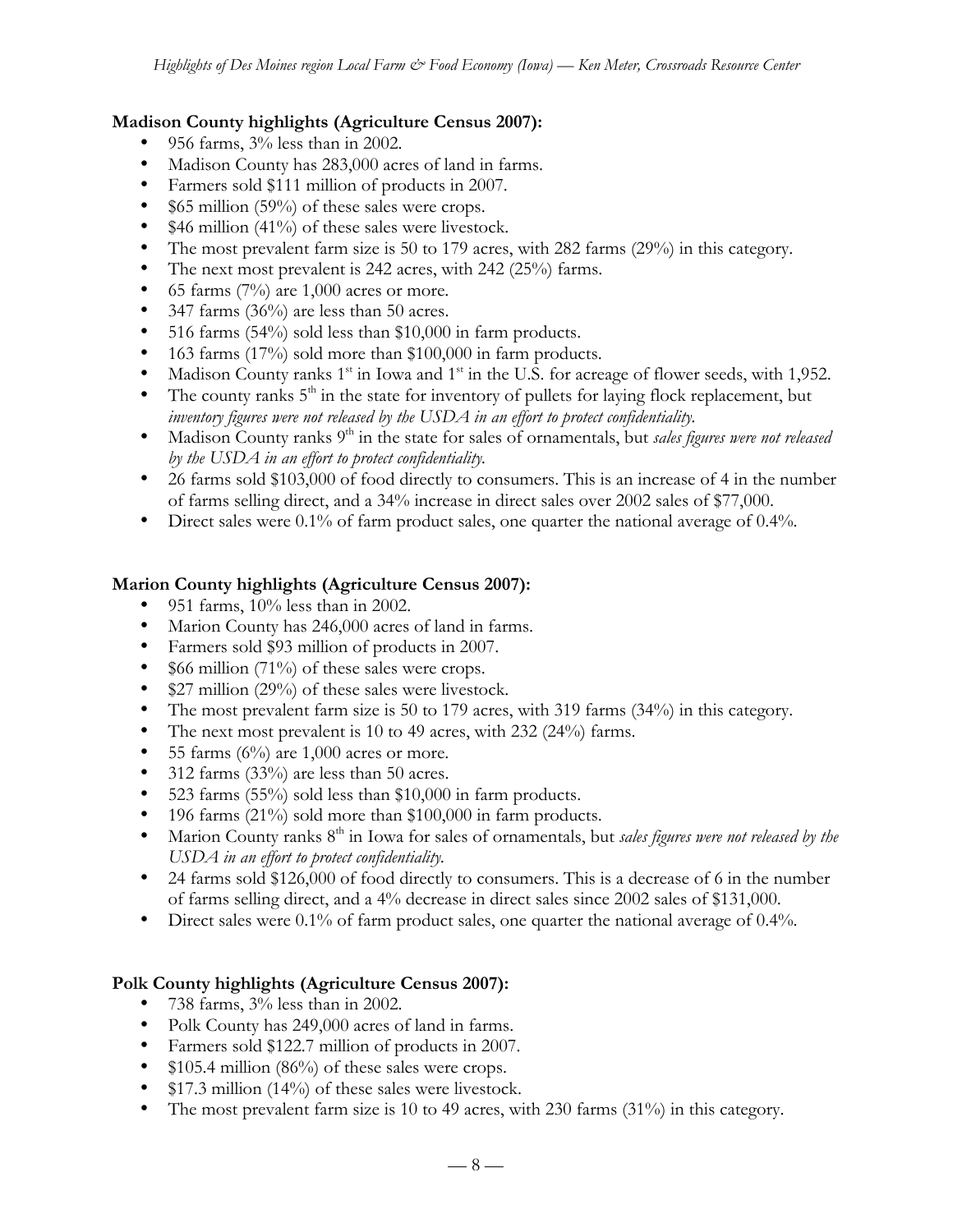- The next most prevalent is 50 to 179 acres, with 152 (21%) farms.
- 82 farms  $(11\%)$  are 1,000 acres or more.
- 351 farms (48%) are less than 50 acres.
- 360 farms (49%) sold less than \$10,000 in farm products.
- 212 farms (29%) sold more than \$100,000 in farm products.
- Polk County ranks  $1<sup>st</sup>$  in Iowa for sales of fruits, tree nuts, and berries, with \$366,000.
- The county ranks  $1<sup>st</sup>$  in the state for sales of horses and ponies, with \$1.3 million.
- Polk County ranks  $1<sup>st</sup>$  in the state for acreage of sod, with 1,351.
- The county ranks fifth in the state for sales of ornamentals, with \$5.3 million.
- Polk County ranks  $5<sup>th</sup>$  in Iowa for sales of Christmas trees, with \$49,000.
- 45 farms sold \$382,000 of food directly to consumers. This is an increase of 1 in the number of farms selling direct, and a 43% increase in direct sales over 2002 sales of \$267,000.
- Direct sales were 0.3% of farm product sales, less than the national average of 0.4%.

### **Story County highlights (Agriculture Census 2007):**

- 1,077 farms, 10% more than in 2002.
- Story County has 352,000 acres of land in farms.
- Farmers sold \$201 million of products in 2007.
- \$162 million (81%) of these sales were crops.
- \$39 million (19%) of these sales were livestock.
- The most prevalent farm size is 50 to 179 acres, with 265 farms (25%) in this category.
- The next most prevalent is 10 to 49 acres, with 243 (23%) farms.
- 94 farms  $(9\%)$  are 1,000 acres or more.
- 389 farms (36%) are less than 50 acres.
- 386 farms (36%) sold less than \$10,000 in farm products.
- 368 farms (34%) sold more than \$100,000 in farm products.
- Story County ranks  $2<sup>nd</sup>$  in Iowa for sales of fruits, tree nuts, and berries, with \$361,000.
- The county ranks  $7<sup>th</sup>$  in the state for crop sales.
- Story County ranks  $7<sup>th</sup>$  in the state for inventory of turkeys, with 181,000.
- The county ranks eighth in the state for sales of grains, oilseeds, dry beans, and dry peas, with \$158 million.
- 57 farms sold \$443,000 of food directly to consumers. This is a 50% increase in the number of farms selling direct (38 in 2002), and a 57% increase in direct sales over 2002 sales of \$282,000.
- Direct sales were 0.2% of farm product sales, one half the national average of 0.4%.

### **Warren County highlights (Agriculture Census 2007):**

- 1,189 farms, 11% less 1,338 than in 2002.
- Warren County has 242,000 acres of land in farms.
- Farmers sold \$75.2 million of products in 2007.
- \$55.5 million (74%) of these sales were crops.
- \$19.7 million (26%) of these sales were livestock.
- The most prevalent farm size is 50 to 179 acres, with 409 farms (34%) in this category.
- The next most prevalent is 10 to 49 acres, with 357 (30%) farms.
- 51 farms  $(4\%)$  are 1,000 acres or more.
- 460 farms (39%) are less than 50 acres.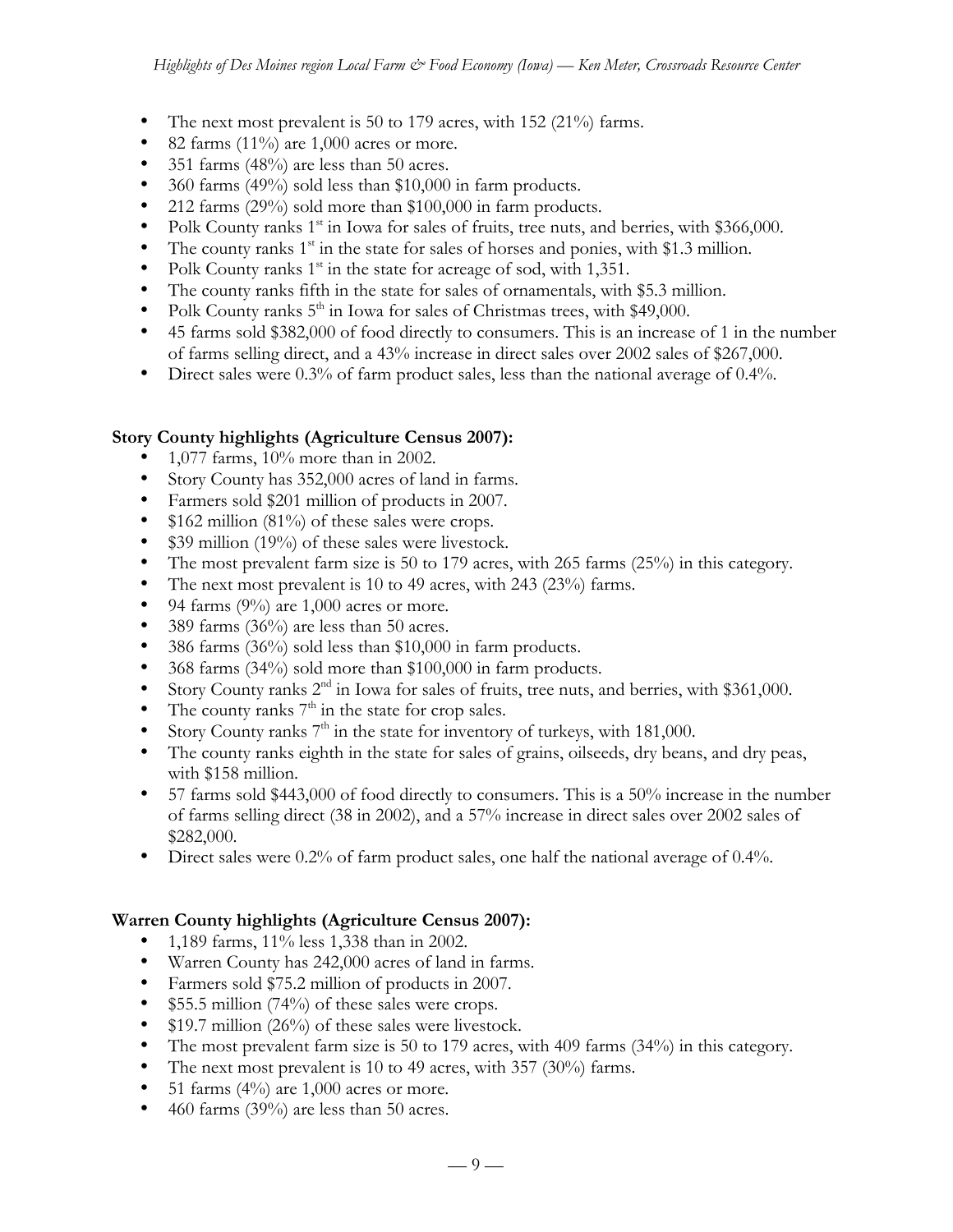- 707 farms (59%) sold less than \$10,000 in farm products.
- 150 farms (13%) sold more than \$100,000 in farm products.
- Warren County ranks  $2^{nd}$  in Iowa for sales of forage crops with \$2.8 million.<br>• The county ranks  $2^{nd}$  in the state for sales of horses and ponies with \$524.00
- The county ranks  $2^{nd}$  in the state for sales of horses and ponies, with \$524,000.<br>• Warren County ranks  $4^{th}$  in the state for inventory of horses and ponies, with 1
- Warren County ranks  $4<sup>th</sup>$  in the state for inventory of horses and ponies, with 1,696.
- The county ranks sixth in the state for sales of Christmas trees, with \$47,000.
- Warren County ranks  $9<sup>th</sup>$  in Iowa for sales of fruits, tree nuts, and berries, with \$264,000.
- 63 farms sold \$298,000 of food directly to consumers. This is an increase of 1 in the number of farms selling direct, and a 14% increase in direct sales over 2002 sales of \$261,000.
- Direct sales were 0.4% of farm product sales, the same as the national average of 0.4%.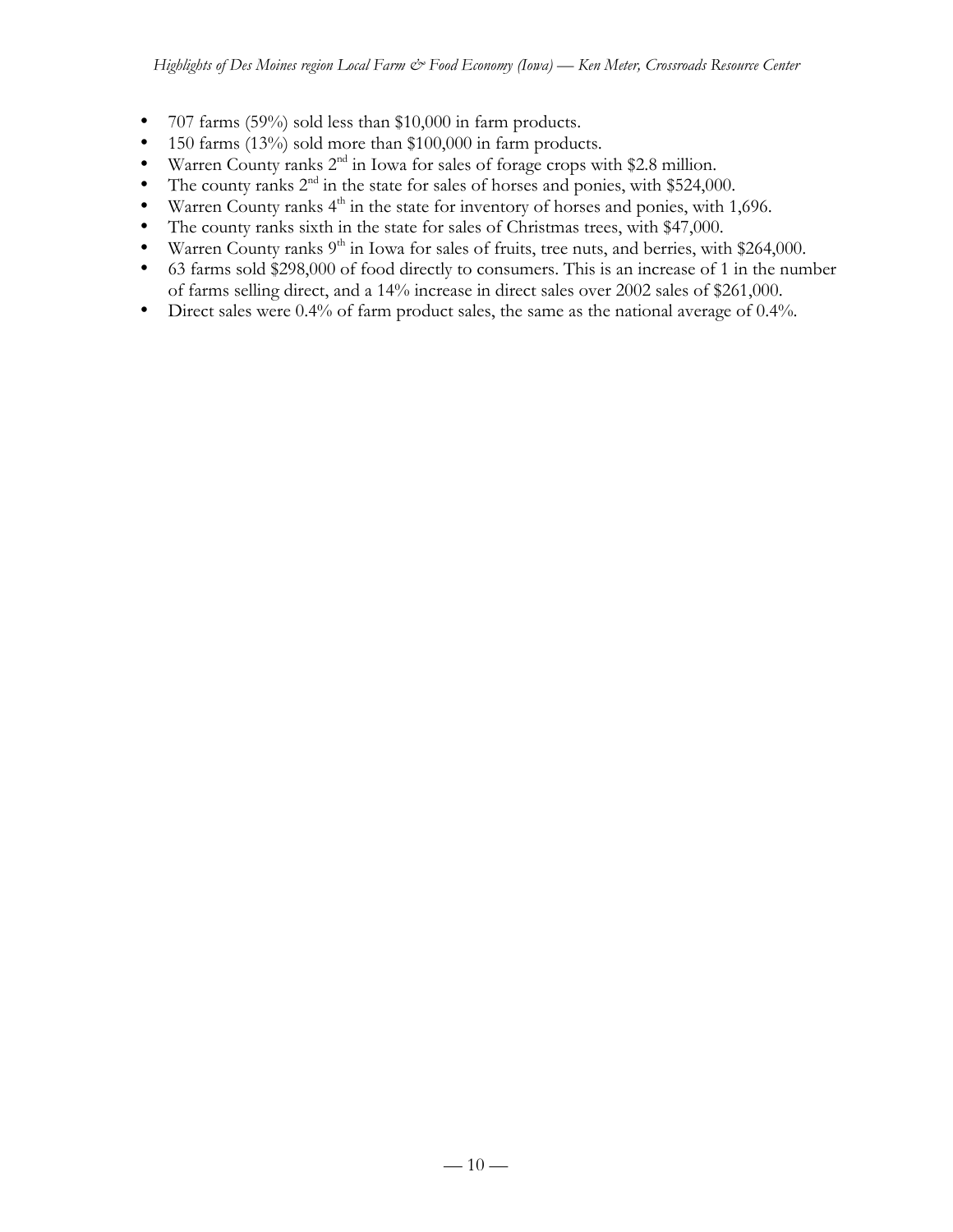## **State of Iowa highlights (Agriculture Census 2007):**

- 93,000 farms,  $2\%$  more than in 2002.
- Iowa has 31 million acres of land in farms.
- Farmers sold \$20 billion of products in 2007.
- $$10$  billion (50%) of these sales were crops.
- \$10 billion (50%) of these sales were livestock.
- The most prevalent farm size is 50 to 179 acres, with 24,692 farms (27%) in this category.
- The next most prevalent is 180 to 499 acres, with 22,354 (24%) farms.
- 7,451 farms  $(8\%)$  are 1,000 acres or more.
- 26,533 farms (29%) are less than 50 acres.
- 35,816 farms (39%) sold less than \$10,000 in farm products.
- 33,058 farms (36%) sold more than \$100,000 in farm products.
- Iowa ranks  $1<sup>st</sup>$  in the U.S. for sales of hogs and pigs, with \$4.8 billion.
- The state ranks  $1<sup>st</sup>$  in the country for acreage of corn for grain, with 14 million.
- Iowa ranks  $1<sup>st</sup>$  in the country for acreage of soybeans for beans, with 8.6 million.
- The state ranks first in the country for acreage of laying hens, with 54 million.
- Iowa ranks  $1<sup>st</sup>$  in the U.S. for inventory of hogs and pigs, with 19 million.
- The state ranks  $1<sup>st</sup>$  in the country for inventory of pullets, with 11 million.
- Iowa ranks  $2<sup>nd</sup>$  in the U.S. for sales of grains, oilseeds, dry beans, and dry peas, with \$10 billion.
- The state ranks third in the country for sales of agricultural products.
- Iowa ranks  $3<sup>rd</sup>$  in the country for crop sales.
- The state ranks  $3<sup>rd</sup>$  in the U.S. for livestock sales.
- Iowa ranks  $4<sup>th</sup>$  in the country for sales of cattle and calves, with \$3.6 billion.
- The state ranks fourth in the country for sales of sheep and goats, with \$40 million.
- Iowa ranks  $7<sup>th</sup>$  in the country for acreage of oats, with 67,000.
- The state ranks  $7<sup>th</sup>$  in the country for inventory of cattle and calves, with 4 million.
- Iowa ranks  $8<sup>th</sup>$  in the U.S. for acreage of corn for silage, with 221,000.
- Iowa ranks ninth in the county for inventory of turkeys, with 4 million.
- Statewide vegetable sales totaled \$16.3 million in 2007.
- 2,987 farms sold \$16.5 million of food directly to consumers. This is a 22% increase in the number of farms selling direct (2,455 in 2002), and a 42% increase in direct sales over 2002 sales of \$11.65 million.
- Direct sales were 0.1% of farm product sales, one quarter the national average of 0.4%.
- If direct food sales made up a single commodity, the value of these sales would rank above the state's  $10^{th}$  most important product, oats.
- 566 farms farm organically, with a total of 58,000 acres of harvested cropland, and 10,000 acres of pastureland.
- 15,000 acres on 290 farms are undergoing organic conversion.
- 542 farms in Iowa sold \$34 million of organic food products, including \$19 million of crops (this may include ornamental and greenhouse crops), \$3.3 million of livestock and poultry, and \$12 million of products from livestock and poultry (such as milk or eggs).
- 487 farms market through community supported agriculture (CSA).
- 2,246 farms produce value-added products.
- 41,000 farms use conservation methods such as no-till, limited tilling, filtering field runoff to remove chemicals, fencing animals to prevent them from entering streams, etc.
- 10,000 farms practice rotational or management intensive grazing.
- 539 farms generate energy or electricity on the farms.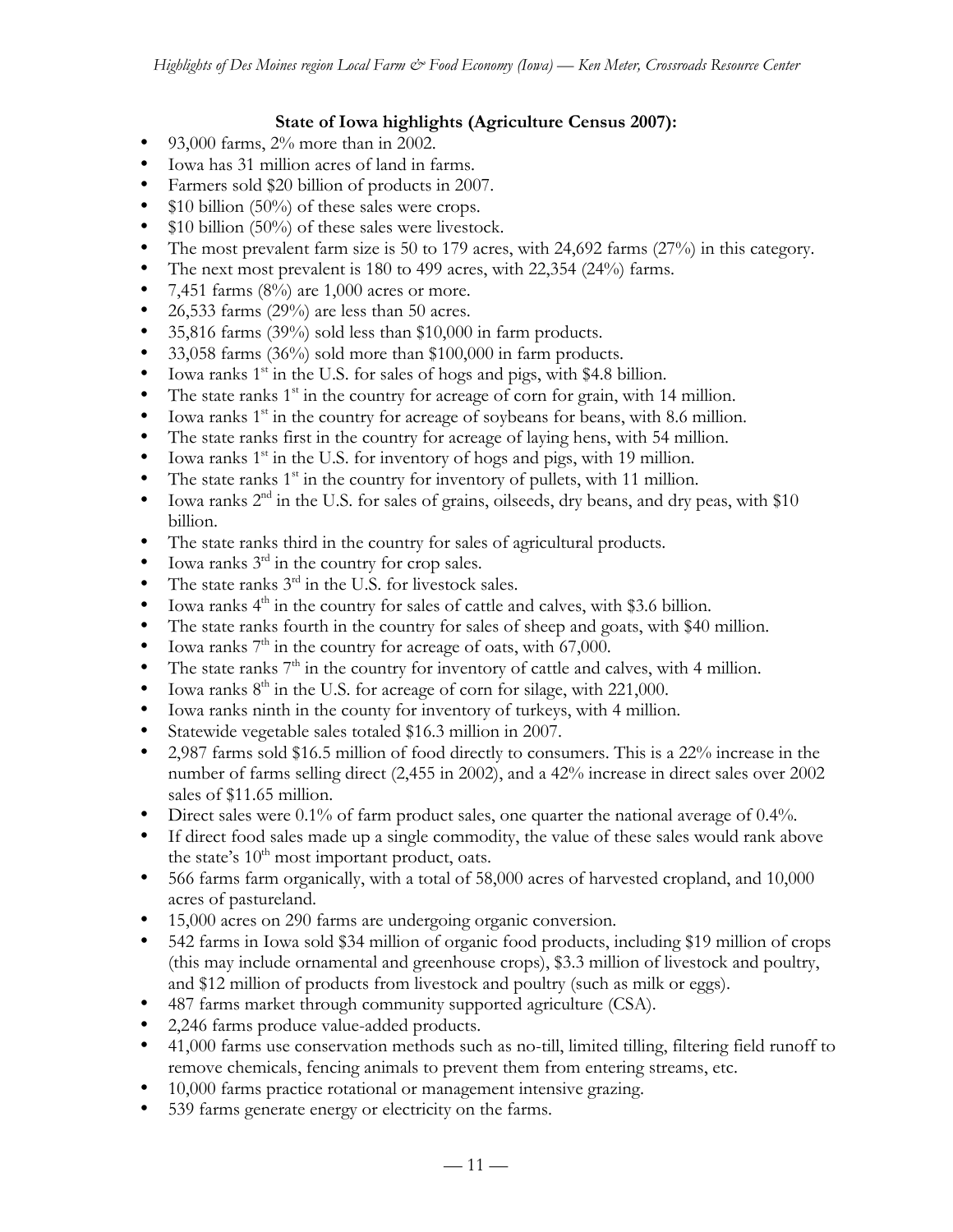# **Iowa's top farm products in 2010 (Economic Research Service)**

*Due to data suppression at the local level, such a chart cannot reasonably be constructed for the* [region] *itself.* The *data in the table and pie chart below are for [the state] as a whole. See chart on next page.*

|    |                 | \$ billions |
|----|-----------------|-------------|
| 1  | Corn            | 8.026       |
| 2  | Hogs            | 5.309       |
| 3  | Soybeans        | 4.802       |
| 4  | Cattle & calves | 2.920       |
| 5  | Chicken eggs    | 0.824       |
| 6  | Dairy products  | 0.713       |
| 7  | Hay             | 0.115       |
| 8  | Ornamentals     | 0.092       |
| 9  | Sheep & lambs   | 0.028       |
| 10 | Oats            | 0.006       |
| 11 | Wheat           | 0.003       |
| 12 | Honey           | 0.003       |
| 13 | Apples          | 0.002       |

*Note: turkeys, broilers, and sweet corn were also listed among Iowa's top 18 products, but sales figures for these products were not released by ERS, in an effort to protect confidentiality.*

Note also that at \$16.5 million, direct sales from farmers to consumers amount to more than the value of the  $10^{th}$ -ranking product, oats.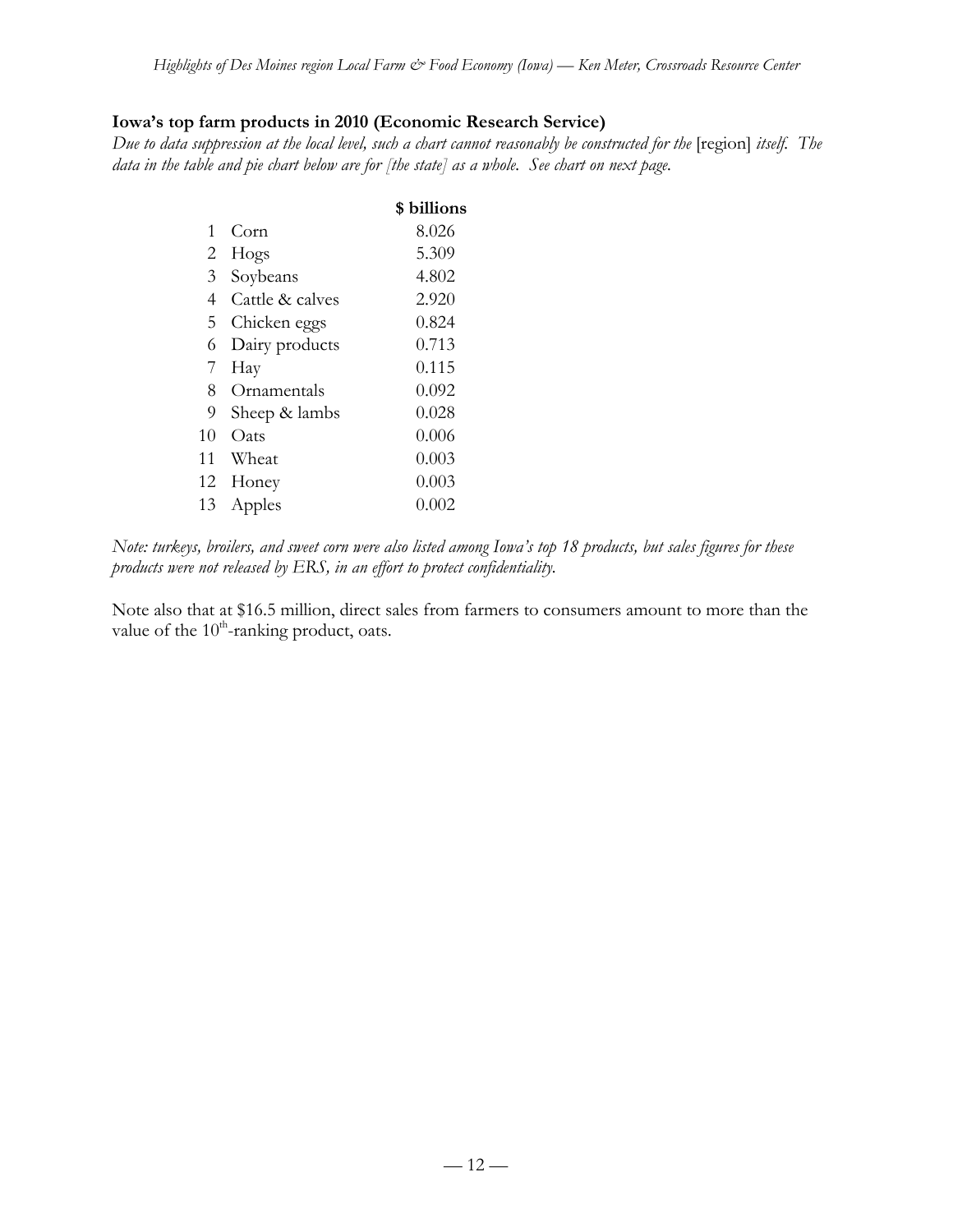# **Iowa's top farm products in 2010 (Economic Research Service)**

*See table on previous page*

**Top Farm Products in Iowa, 2010**



*Source: USDA Economic Research Service*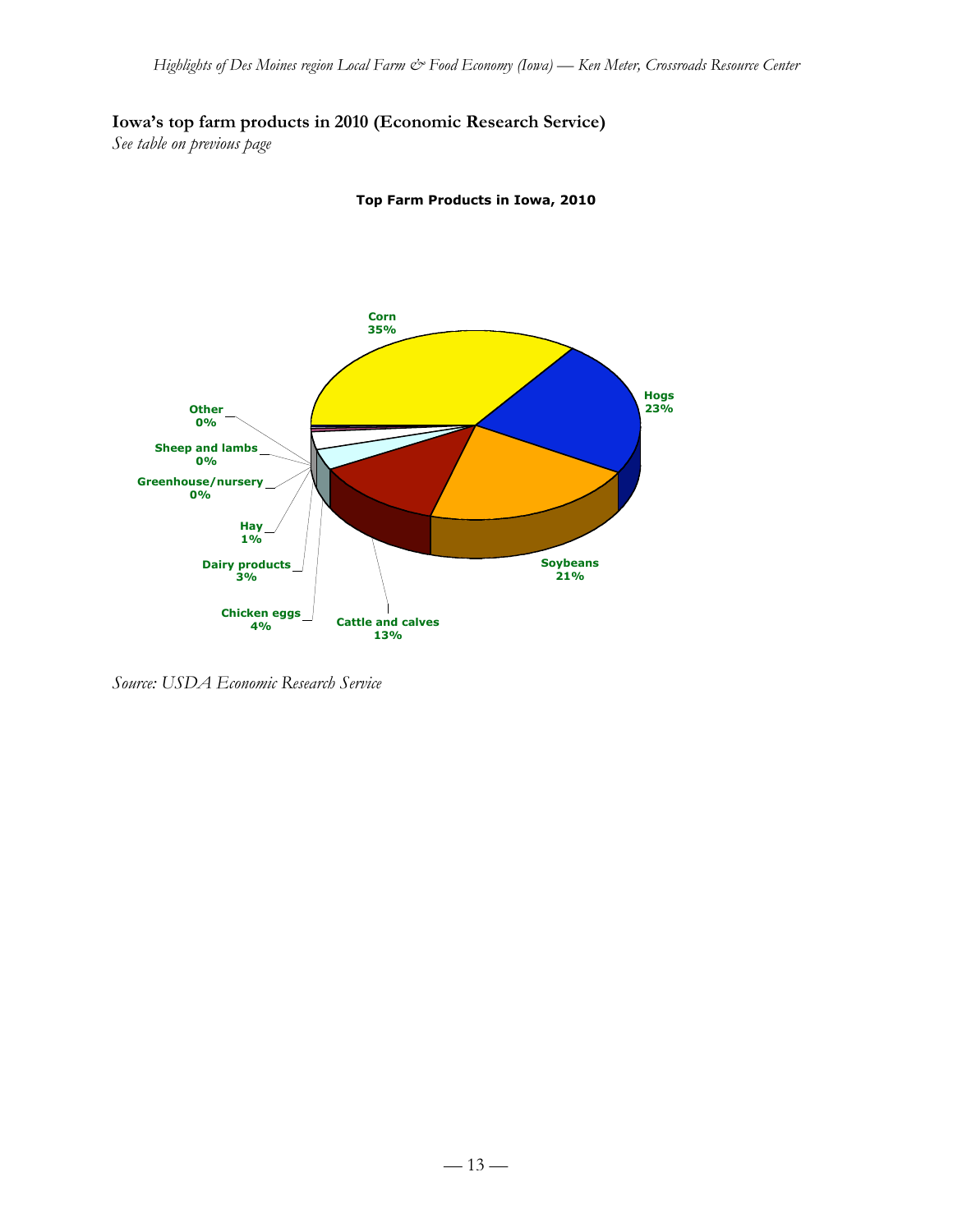# **Balance of Cash Receipts and Production Costs (BEA):**

Des Moines region farmers sell \$897 million of food commodities per year (1989-2010 average), spending \$831 million to raise them, for an average gain of \$66 million each year. This is an average net cash income of \$9,400 per farm. *Note that these sales figures compiled by the BEA may differ from cash receipts recorded by the USDA Agriculture Census (above).*

Overall, farm producers earned a surplus of \$1.4 billion by selling crops and livestock over the years 1989 to 2010. Yet farm production costs exceeded cash receipts for five years of that 22-year period. Moreover, 33% of the region's farms reported that they lost money in 2007 (Ag Census), and Des Moines region farmers and ranchers earned \$250 million less by selling commodities in 2010 than they earned in 1969 (in 2010 dollars).

Farmers and ranchers earn another \$53 million per year of farm-related income — primarily custom work, and rental income (22-year average for 1989-2010). Federal farm support payments are a more important source of net income than commodity production itself, averaging \$82 million per year for the region for the same years.

## **The region's consumers:**

*See also information covering low-income food consumption and food-related health conditions, page 1-2 above.* Des Moines region consumers spend \$1.7 billion buying food each year, including \$1.1 billion for home use. Most of this food is produced outside the region, so the region's consumers spend about \$1.6 billion per year buying food sourced outside. Only \$1.7 million of food products (0.2% of farm cash receipts and 0.1% of the region's consumer market) are sold by farmers directly to consumers.

Estimated change in net assets (that is, assets minus liabilities) for all region households combined was a loss of \$1.6 billion in 2009 alone (BLS). This places additional pressure on Des Moines region consumers trying to buy food.

## **Farm and food economy summary:**

Farmers earn \$66 million each year producing food commodities, and spend \$430 million buying inputs sourced outside of the region. Even when farmers make money, these input purchases result in substantial losses to the region as a whole. Overall, farm production creates a loss of \$360 million to the region as a whole, even if individual farms prosper.

Meanwhile, consumers spend \$1.6 billion buying food from outside. Thus, total loss to the region is \$1.9 billion of potential wealth *each year*. This loss amounts to more than double the value of all food commodities raised in the region.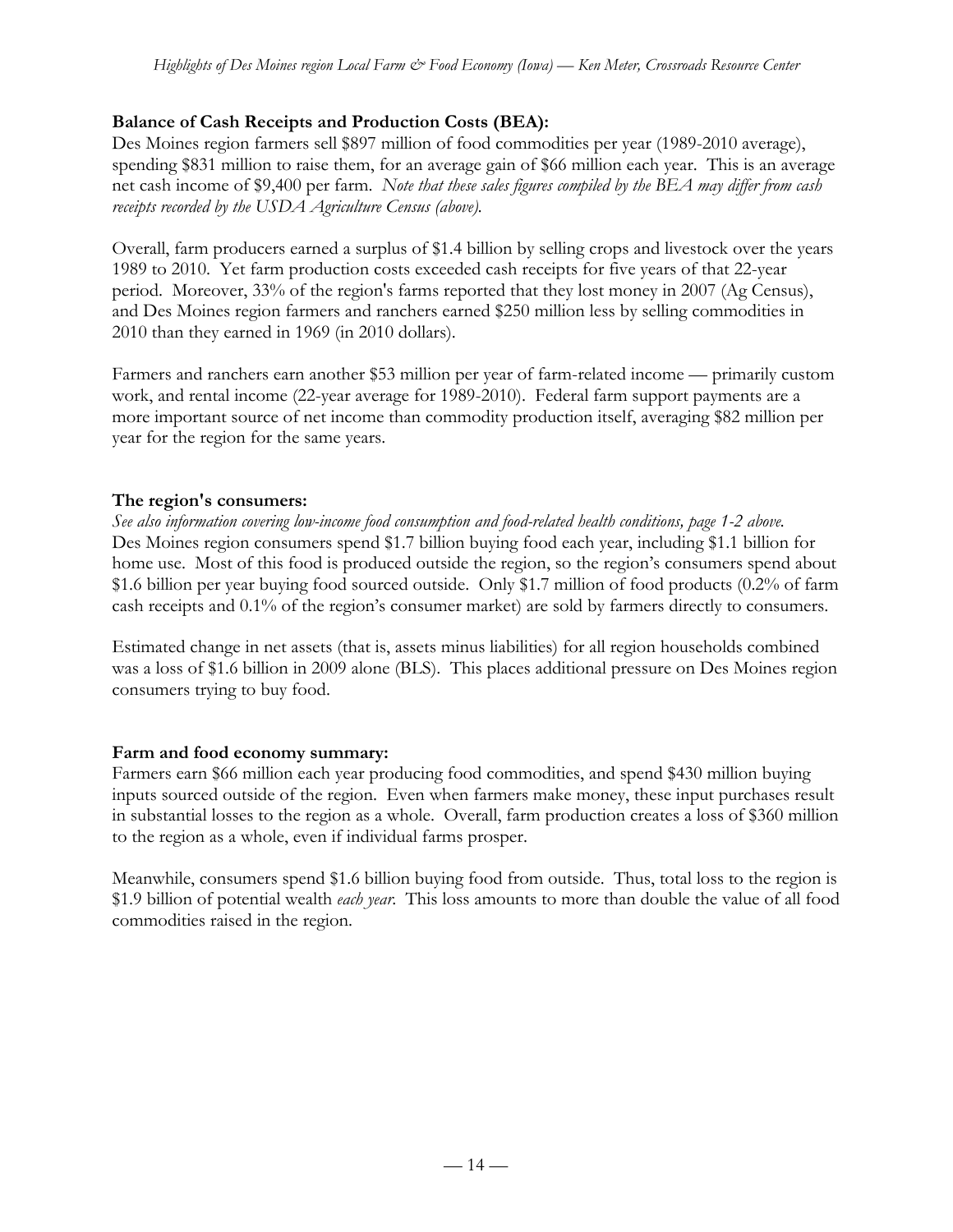#### **Des Moines region: markets for food eaten at home (2009)**

Des Moines region residents purchase \$1.7 billion of food each year, including \$1.1 billion to eat at home. Home purchases break down in the following way:

|                                     | millions |
|-------------------------------------|----------|
| Meats, poultry, fish, and eggs      | \$226    |
| Fruits & vegetables                 | 183      |
| Cereals and bakery products         | 151      |
| Dairy products                      | 124      |
| "Other," incl. Sweets, fats, & oils | 408      |

If Des Moines region residents purchased \$5.00 of food for home use directly from farmers in the region, this would generate \$185 million of new farm income for the region.

### **Dallas County: markets for food eaten at home (2009)**

Dallas County residents purchase \$162 million of food each year, including \$99 million to eat at home. Home purchases break down in the following way:

|                                     | millions |
|-------------------------------------|----------|
| Meats, poultry, fish, and eggs      | \$20.5   |
| Fruits & vegetables                 | 16.6     |
| Cereals and bakery products         | 13.7     |
| Dairy products                      | 11.3     |
| "Other," incl. Sweets, fats, & oils | 36.9     |

### **Jasper County: markets for food eaten at home (2009)**

Jasper County residents purchase \$93 million of food each year, including \$57 million to eat at home. Home purchases break down in the following way:

|                                     | millions |
|-------------------------------------|----------|
| Meats, poultry, fish, and eggs      | \$11.7   |
| Fruits & vegetables                 | 9.5      |
| Cereals and bakery products         | 7.8      |
| Dairy products                      | 6.4      |
| "Other," incl. Sweets, fats, & oils | 21.1     |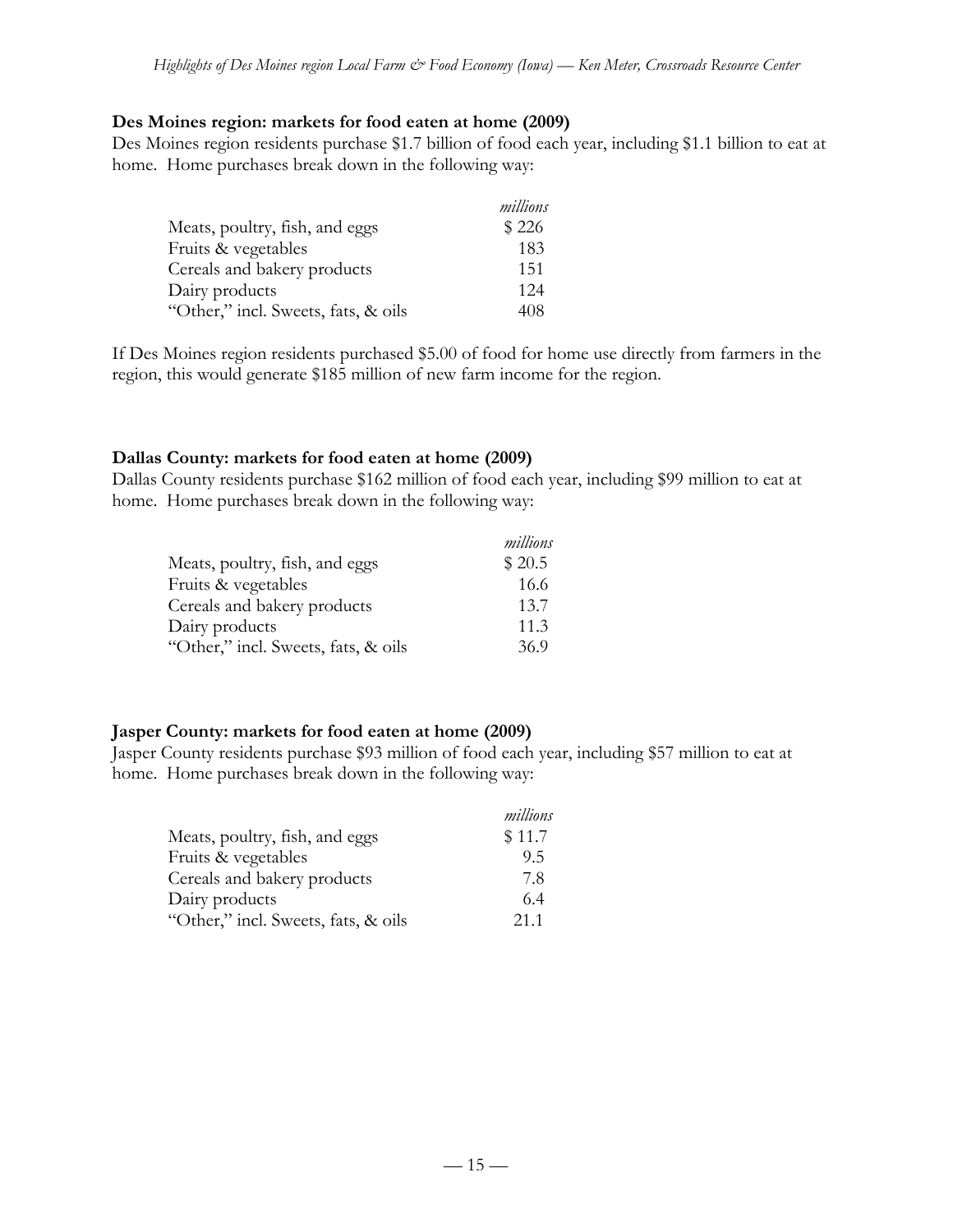#### **Madison County: markets for food eaten at home (2009)**

Madison County residents purchase \$39 million of food each year, including \$24 million to eat at home. Home purchases break down in the following way:

|                                     | millions |
|-------------------------------------|----------|
| Meats, poultry, fish, and eggs      | \$4.9    |
| Fruits & vegetables                 | 4.0      |
| Cereals and bakery products         | 3.3      |
| Dairy products                      | 2.7      |
| "Other," incl. Sweets, fats, & oils | 89       |

#### **Marion County: markets for food eaten at home (2009)**

Marion County residents purchase \$84 million of food each year, including \$51 million to eat at home. Home purchases break down in the following way:

|                                     | millions |
|-------------------------------------|----------|
| Meats, poultry, fish, and eggs      | \$10.6   |
| Fruits & vegetables                 | 8.6      |
| Cereals and bakery products         | 7.1      |
| Dairy products                      | 5.8      |
| "Other," incl. Sweets, fats, & oils | 19.2     |

### **Polk County: markets for food eaten at home (2009)**

Polk County residents purchase \$1.1 billion of food each year, including \$653 million to eat at home. Home purchases break down in the following way:

|                                     | millions |
|-------------------------------------|----------|
| Meats, poultry, fish, and eggs      | \$135    |
| Fruits & vegetables                 | 109      |
| Cereals and bakery products         | 90       |
| Dairy products                      | 74       |
| "Other," incl. Sweets, fats, & oils | 244      |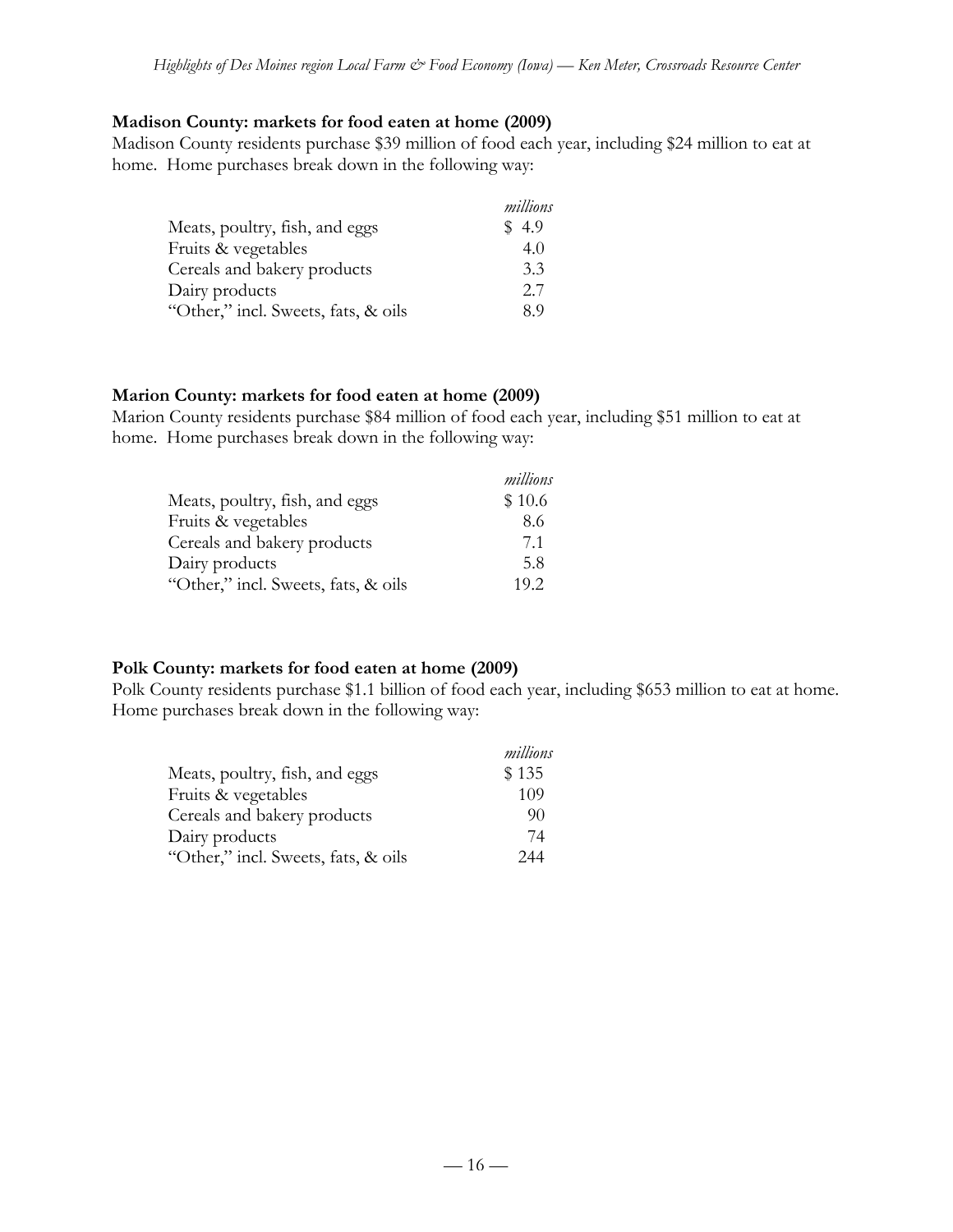#### **Story County: markets for food eaten at home (2009)**

Story County residents purchase \$224 million of food each year, including \$137 million to eat at home. Home purchases break down in the following way:

|                                     | millions |
|-------------------------------------|----------|
| Meats, poultry, fish, and eggs      | \$28     |
| Fruits & vegetables                 | 23       |
| Cereals and bakery products         | 19       |
| Dairy products                      | 16       |
| "Other," incl. Sweets, fats, & oils | 51       |

#### **Warren County: markets for food eaten at home (2009)**

Warren County residents purchase \$115 million of food each year, including \$70 million to eat at home. Home purchases break down in the following way:

|                                     | millions |
|-------------------------------------|----------|
| Meats, poultry, fish, and eggs      | \$14.6   |
| Fruits & vegetables                 | 11.8     |
| Cereals and bakery products         | 9.8      |
| Dairy products                      | 8.0      |
| "Other," incl. Sweets, fats, & oils | 26.3     |

### **Iowa: markets for food eaten at home (2009)**

Iowa residents purchase \$7.6 billion of food each year, including \$4.6 billion to eat at home. Home purchases break down in the following way:

|                                     | millions |
|-------------------------------------|----------|
| Meats, poultry, fish, and eggs      | \$963    |
| Fruits & vegetables                 | 778      |
| Cereals and bakery products         | 644      |
| Dairy products                      | 530      |
| "Other," incl. Sweets, fats, & oils | 1,738    |